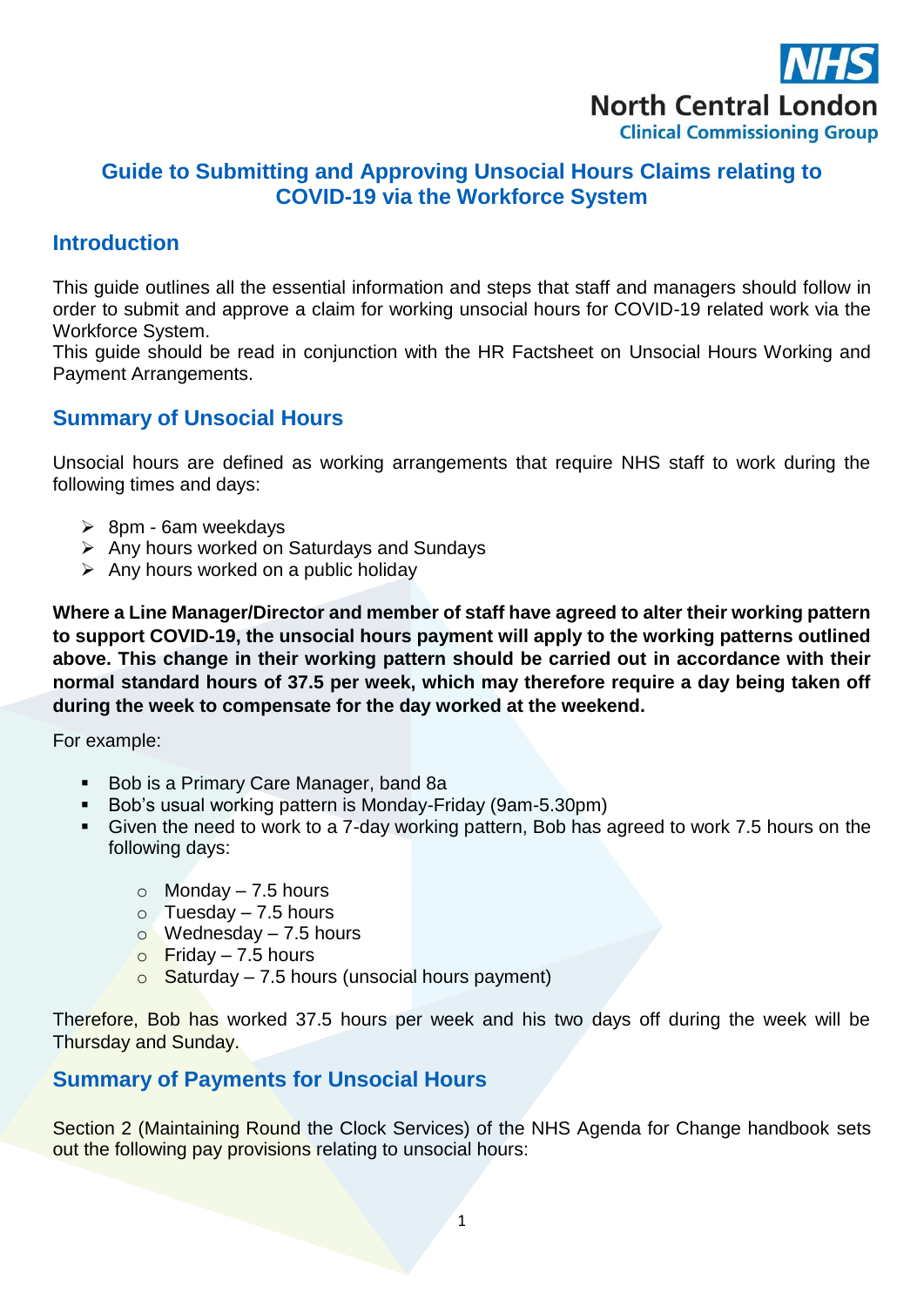

- Unsocial hours payments are calculated using the basic salary.
- Unsocial hours payments are worked out using basic salary and therefore excludes payments regarding high cost area supplements, short term recruitment and retention premiums, and any additional responsibility allowances.

The following table sets out the payment that will be made to staff working unsocial hours:

| Unsocial hours payments - 01/04/2020 - 31/03/2021 |                                                                                            |                                                                   |  |
|---------------------------------------------------|--------------------------------------------------------------------------------------------|-------------------------------------------------------------------|--|
| Column 1                                          | Column 2                                                                                   | Column 3                                                          |  |
| Pay band                                          | All time on Saturday (midnight to midnight)<br>and any week day after 8 pm and before 6 am | All time on Sundays and Public Holidays<br>(midnight to midnight) |  |
|                                                   | Time plus 47%                                                                              | Time plus 94%                                                     |  |
| 2                                                 | Time plus 41%                                                                              | Time plus 83%                                                     |  |
| 3                                                 | Time plus 35%                                                                              | Time plus 69%                                                     |  |
| $4 - 9$                                           | Time plus 30%                                                                              | Time plus 60%                                                     |  |

Where an employee is required, due to an exceptional management requirement, to work during unsocial hours, discussion will take place between the individual member of staff and line manager to seek their agreement to change their working pattern and days for an agreed period.

# **Submitting and Approving Claims for Unsocial Hours (COVID-19) via the Workforce System**

**All staff must obtain approval and agreement to work on COVID-19 work activities during a weekend/public holiday prior to undertaking work during these periods**.

**All claims must be submitted and approved by the manager by 5 th of each month** in order to receive payment during that particular month. Any claims that are submitted and approved after the 5<sup>th</sup> of the month will be processed and paid the following month. Line managers are responsible for checking that all claims they approve match the unsocial dates and hours agreed with the member of staff.

Following the submissions and approvals of all claims for unsocial hours each month, HR will generate a report with this information and send to the relevant Director/Director of Finance for information and payroll will action all authorised the claims.

The following flow chart summarises how staff can claim payments for working unsocial hours.

When completing the documentation for claiming unsocial hours payments please note staff must take at least 20 minutes break when working more than 6 hours in accordance with the working time regulations. The 20 minutes break is unpaid and therefore this has been highlighted within the flowchart below.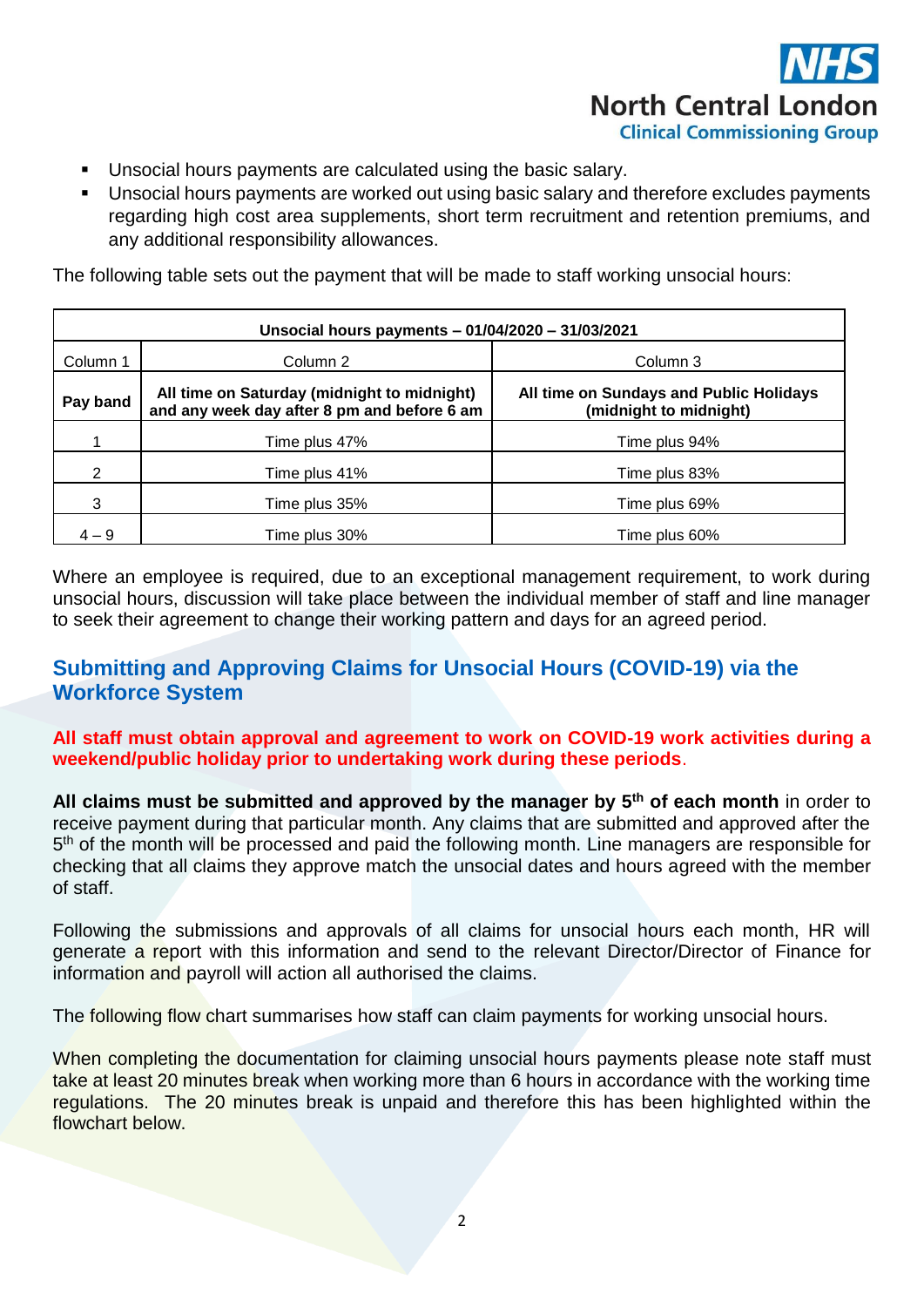

### **Flow chart summarising how staff can claim payments for working unsocial hours**



*\*Please note that 'Claim Overtime' is a standardised functionality on the Workforce System dashboard and under the 'Type of Claim' section (as detailed in the screenshot below). Staff must select Unsocial Hours (COVID-19) because any pay enhancements for working unsocial hours will be in accordance with section 2 of the agenda for change handbook.*

It is important for both staff and managers to understand that by submitting and approving claims, they are confirming that the information provided with regard to their claim is complete, accurate and validated.